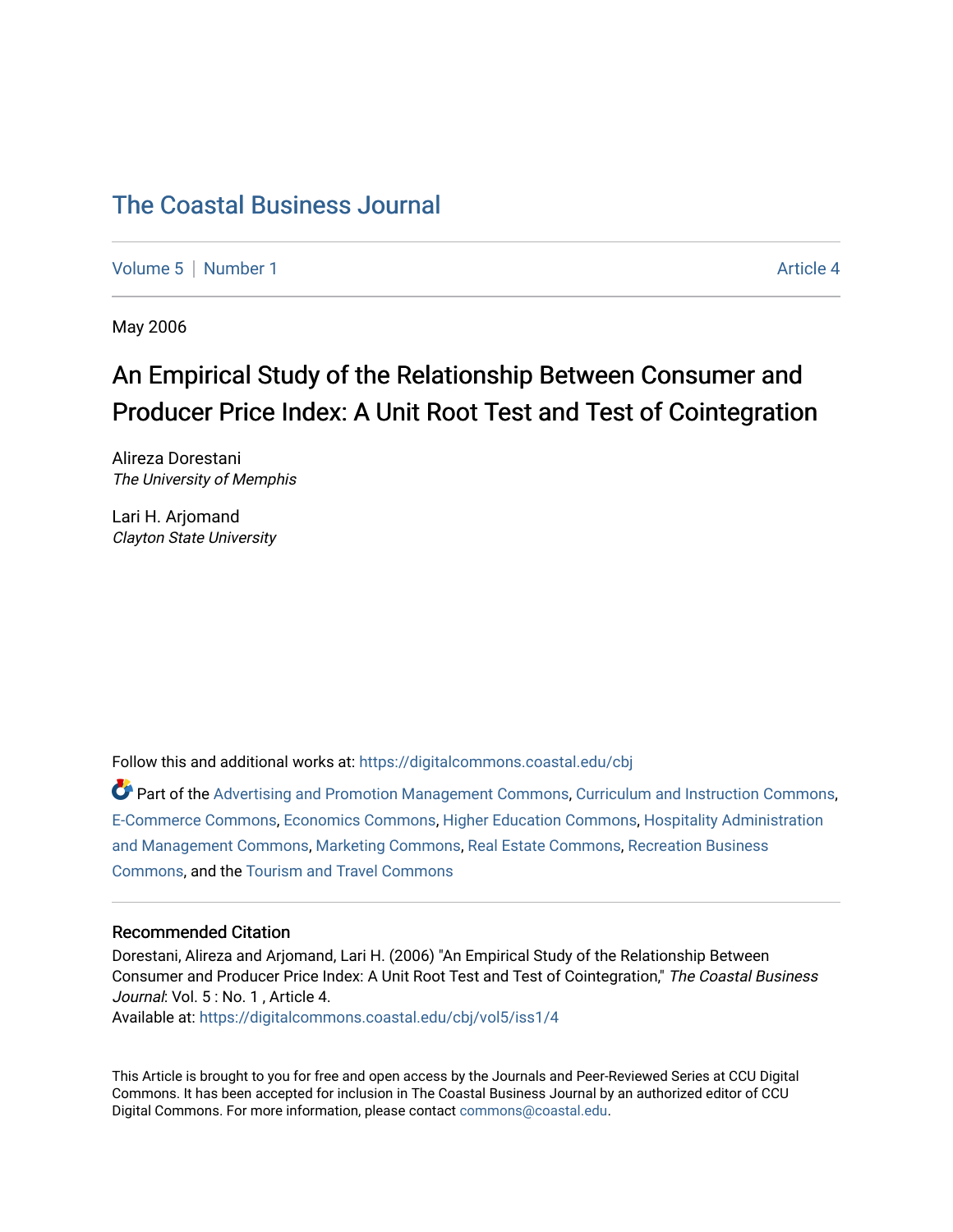### **AN EMPIRICAL STUDY OF THE RELATIONSHIP BETWEEN CONSUMER AND PRODUCER PRICE INDEX: A UNIT ROOT TEST AND TEST OF COINTEGRATION**

### **Alireza Dorestani, The University of Memphis Lari H. Arjomand, Clayton State University**

#### **ABSTRACT**

*Policy makers have been long concerned about finding early indicators of inflation, a continuous rise in aggregate price level measured by the consumer price index (CPI). One of these indicators, which has been a target of many studies and has been supported by the production chain view, is the producer price index (PPI). The production chain view suggests that higher PPI will be passed to consumers through higher prices of finished goods. The purpose of this paper is to investigate the relationship between these two indexes using a unit root test and test of cointegration which are becoming more popular in time series analyses.* 

#### **REVIEW OF PREVIOUS STUDIES**

 Many studies have evaluated the link between the producer price index and consumer price index as indicators of inflation. Researchers have investigated different components of these two indices, or in different time periods, and have summarized mixed results. For example, Gordon (1988) analyzed data from 1954 to 1987 and concluded that there is no significant statistical relationship between Consumer Price Index (CPI) and Producer Price Index (PPI). Emery and Chang (1996) used data from the 1990s and indicated that "workers' compensation growth adjusted for productivity has no power to predict inflation." Mehra (1991) and Huh and Trehan (1995) concluded that in the long run CPI leads labor cost, which is a major component of the PPI - a finding that contradicts the production chain view.

 Other studies appear to show a different relationship. For example, Lown and Rich (1997), using data from 1965 to 1996, indicated that labor costs have an important role in predicting inflation. Furthermore, Brauer (1997) demonstrated a link between service sector wages and prices to the overall economy's inflation. However, he also indicates that this link cannot be observed in goods producing sectors. Finally, Clark (1997) graphically represented the link between CPI and PPI and suggested that the CPI should be broken down into three categories: labor-cost-sensitive services, labor-cost-sensitive goods, and other expenditure categories. Using graphs, he concluded that there is only a link from service sector wages and prices to the economy's inflation. Researchers, such as Clark, have not provided objective criteria to show how they have broken down these three categories of CPI indexes, and also their conclusions are heavily depended on observation periods. Other studies done in this area are those of Roth (1986), Garner (1989), Boughton and Branson (1991), Mehra (1993), and Feder (1994).

The purpose of this study is to statistically evaluate the links between CPI and PPI by applying a unit root test and test of cointegration—two tests which are becoming more popular in economic research, especially in time series analyses.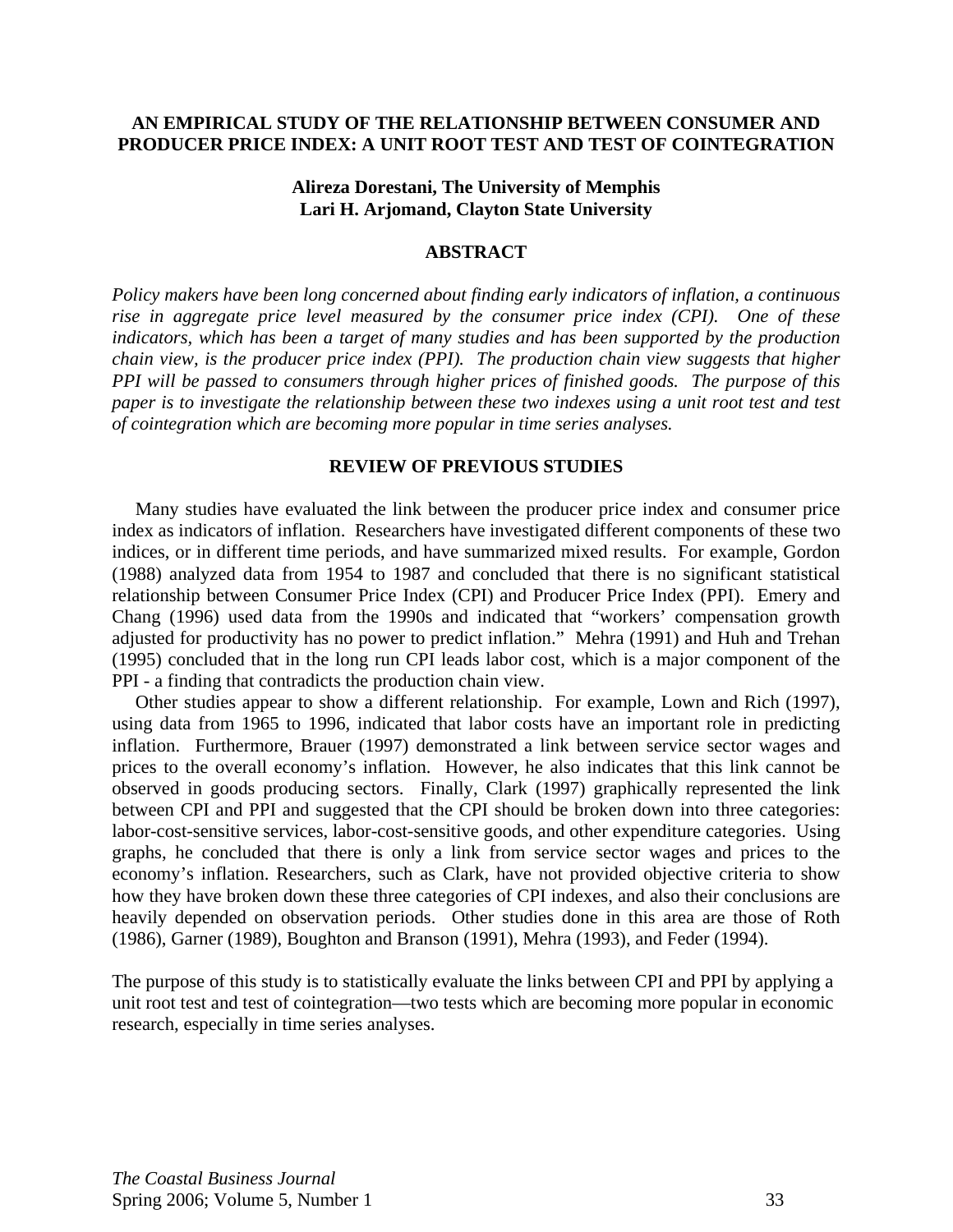# **DATA AND METHODOLOGY**

 All monthly data used in this study (from 1960 to 2005) are drawn from the U.S. Department of Labor, Bureau of Statistics. The classical linear regression model, unit root test, and test of cointegration have been employed in this study. Specifically, this research investigates the relationship between all urban consumer price indices (CPI) and producer price indices (PPI) for finished goods commodities. **Figure 1** represents the monthly data from 1960 to 2005.





#### **EMPIRICAL RESULTS**

 To statistically evaluate the relationship between CPI and PPI, the CPI is regressed on PPI. The estimate model and some descriptive statistics are shown below.

*CPI* = −35.82589 + 1.492671*PPI* … (1) (t-statistics) (-5.775030) (22.51838)

| Adjusted R-squared: 0.920156 |          |
|------------------------------|----------|
| F-statistic:                 | 507.0776 |
| Prob. (F-statistic):         | 0.000000 |
| Durbin-Watson stat:          | 0.127676 |

 The above results show that all estimated coefficients, as well as F-statistics, are statistically significant. The high adjusted R-squared (0.92) is an indicator that there is a strong relationship between CPI and PPI. However, the Durbin-Watson statistic is very low (0.13). Based on Granger and Newbold (1986), whenever the Durbin-Watson statistic is less than adjusted Rsquared, there is a good chance that the estimated regression suffers from the problem of spurious regression. In other words, it indicates that we are regressing a nonstationary time series against another nonstationary one.

 A stochastic time series process is said to be stationary if its mean and variance are constant over time and that the value of the covariance between any two time periods does not depend on the actual time at which the covariance is computed. **Figure 1** graphically shows that there is the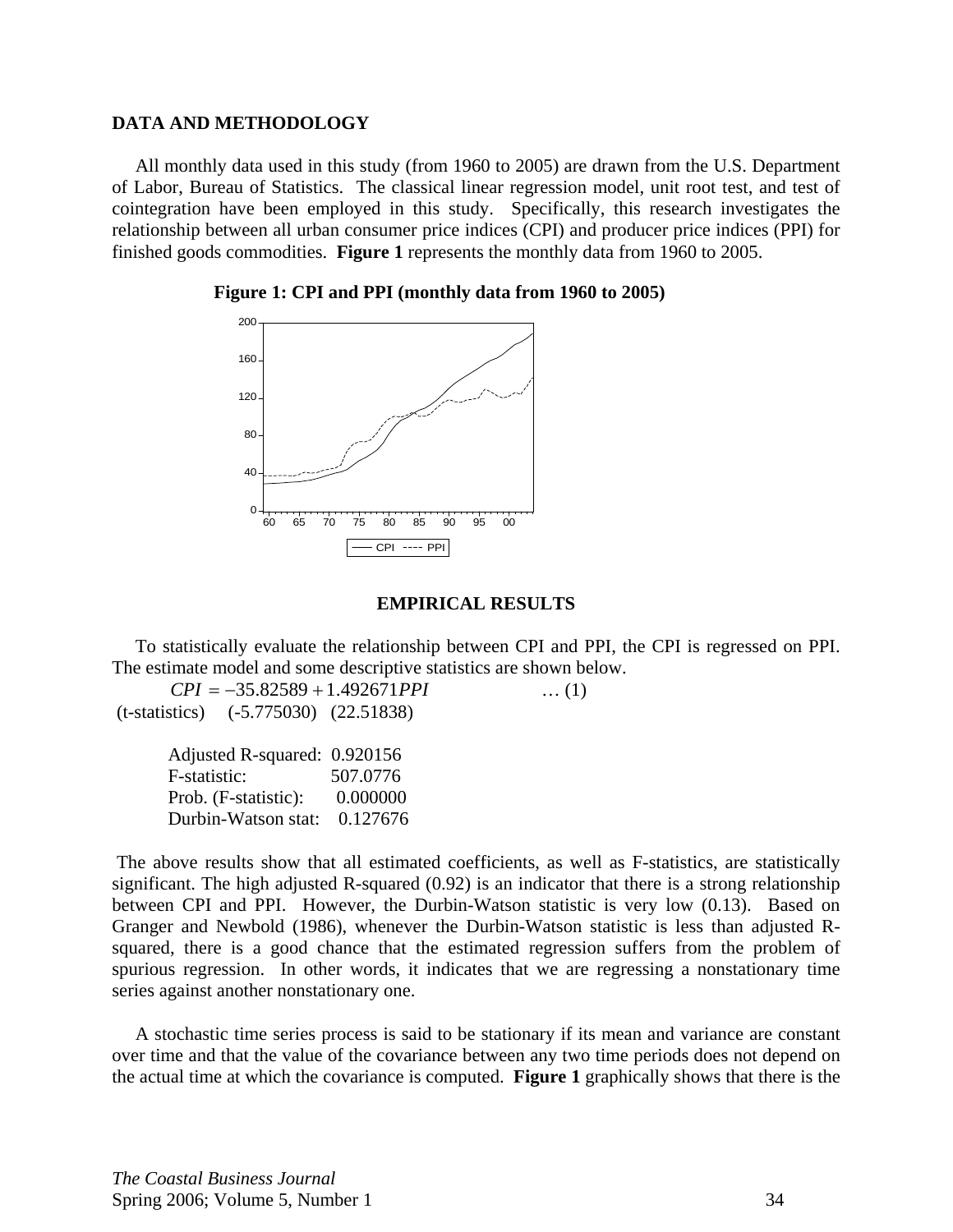possibility that CPI and PPI are not stationary because both series exhibit an upward sloping time trend. That is, it is possible that there is no relationship between CPI and PPI and the apparent relationship is nothing other than a third factor that causes both CPI and PPI to move in the same direction. To statistically test for this possibility, we employed a unit root test, and the results are shown in **Table 1**. For more information on a unit root test, and other econometric topics used in this study, the readers are referred to any econometrics textbooks such as those of Enders (2004), Green (2005), and Gujarati (2006).

|                                               | <b>CPI</b>  |        | <b>PPI</b>  |        |
|-----------------------------------------------|-------------|--------|-------------|--------|
|                                               | t-statistic | Prob.  | t-statistic | Prob.  |
| <b>Augmented Dickey Fuller Test Statistic</b> | 0.172958    | 0.9676 | $-0.052847$ | 0.9482 |
| <b>Test Critical Values:</b>                  |             |        |             |        |
| 1% Level                                      | $-3.596616$ |        | $-3.584743$ |        |
| 5% Level                                      | $-2.933158$ |        | $-2.928142$ |        |
| 10% Level                                     | $-2.604867$ |        | $-2.602225$ |        |
|                                               |             |        |             |        |

 **Table 1: Unit root tests of CPI and PPI** 

Based on **Table 1**, at any reasonable significance level, we fail to reject the null hypotheses that CPI and PPI have unit root; that is, both CPI and PPI are nonstationary and the regression of CPI on PPI is a spurious regression - a regression that has a high R-Squared and t-statistics that appear to be very significant but the results do not have any econometric meaning.

# **Test of Cointegration**

 Even though the two time series (CPI and PPI) are nonstationary, it is possible that they are cointegrated; that is, it is still possible that there is a long run equilibrium relation between these two indexes. To test whether the two time series are cointegrated, that is, to see whether or not there is a long run equilibrium between these two time series, the following residuals are calculated from a regression of CPI on PPI using equation (1).

 $e_t = CPI + 35.82589 - 1.492671PPI$  ... (2)

Now treating  $e_t$ , as a time series, a unit root test (Dickey Fuller Test Statistic) can be applied to it. The results of test of cointegration are shown in **Table 2**.

|                                               | Residuals   |        |
|-----------------------------------------------|-------------|--------|
|                                               | t-statistic | Prob.  |
| <b>Augmented Dickey Fuller Test Statistic</b> | $-1.132370$ | 0.2304 |
| <b>Test Critical Values:</b>                  |             |        |
| 1% Level                                      | $-2.617364$ |        |
| 5% Level                                      | $-1.948313$ |        |
| 10% Level                                     | $-1.612229$ |        |

**Table 2: Test of Cointegration**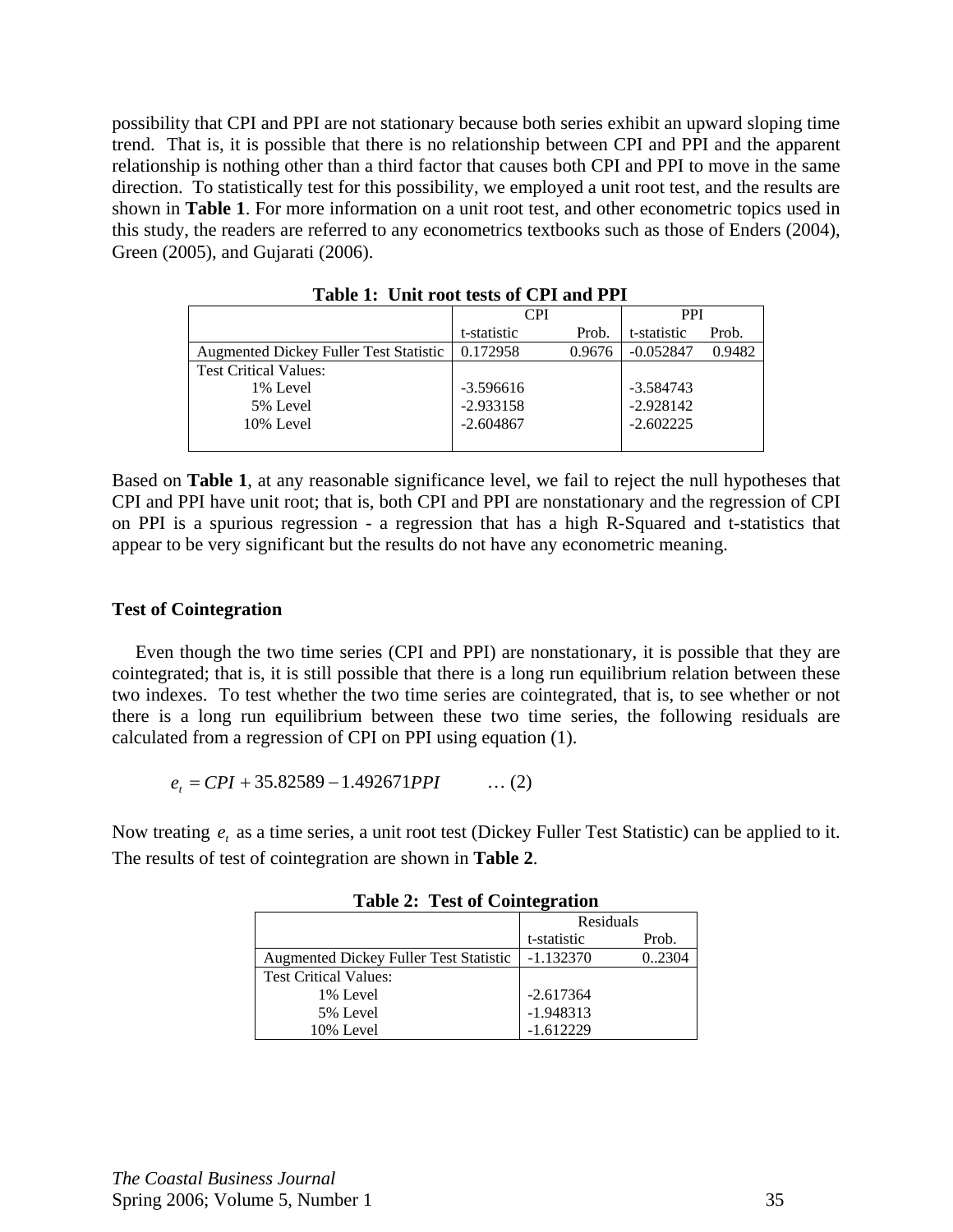The results in Table 2 show that CPI and PPI are not cointegrated; there is no long run equilibrium between these two time series. In other words, one cannot look at the PPI to predict the CPI. Therefore, higher costs of production will not necessarily result in a higher inflation rate. To remedy this non long-run equilibrium, there are two possible remedies: (1) use the first difference of these two stochastic processes; or (2) break down these two indices into their different components.

 In this study, the first remedy was employed. That is, we conducted a unit root test for the first difference of CPI and PPI. The results of a unit root tests of the first difference of these two time series are shown in **Table 3**. To avoid the loss of first observation, which can adversely affect the results, the following Prais-Winsten transformation is used:

$$
CPI_1^* = \sqrt{1 - \rho^2} (CPI_1)
$$
  
 
$$
PPI_1^* = \sqrt{1 - \rho^2} (PPI_1)
$$

Where  $\rho$  is a coefficient of autocorrelation and it is assumed to be 0.5. The coefficient of autocorrelation shows the relationship between the same time-series variables in two consecutive periods.

|                                        | A CPI       |        | A PPI       |        |
|----------------------------------------|-------------|--------|-------------|--------|
|                                        | t-statistic | Prob.  | t-statistic | Prob.  |
| Augmented Dickey Fuller Test Statistic | $-2.159589$ | 0.2234 | -4.388383   | 0.0010 |
| <b>Test Critical Values:</b>           |             |        |             |        |
| 1% Level                               | $-3.584743$ |        | $-3.584743$ |        |
| 5% Level                               | $-2.928142$ |        | $-2.928142$ |        |
| 10% Level                              | $-2.602225$ |        | $-2.602225$ |        |

**Table 3: Unit root tests for first difference of CPI and PPI** 

The first difference of CPI is still nonstationary and has a unit root; however, the first difference of PPI is stationary. In other words, the first difference of PPI does not have a unit root at any reasonable significance level.

 The descriptive statistics that regresses the first difference of CPI on the first difference of PPI are shown below.

Δ*CPI* = −3.021841 + 0.203020 Δ*PPI* … (3) (t-statistics) (-8.436161) (2.562515) Adjusted R-squared: 0.110082

| F-statistic:                 | 6.566483 |
|------------------------------|----------|
| Prob. (F-statistic):         | 0.013890 |
| Durbin-Watson stat: 0.397144 |          |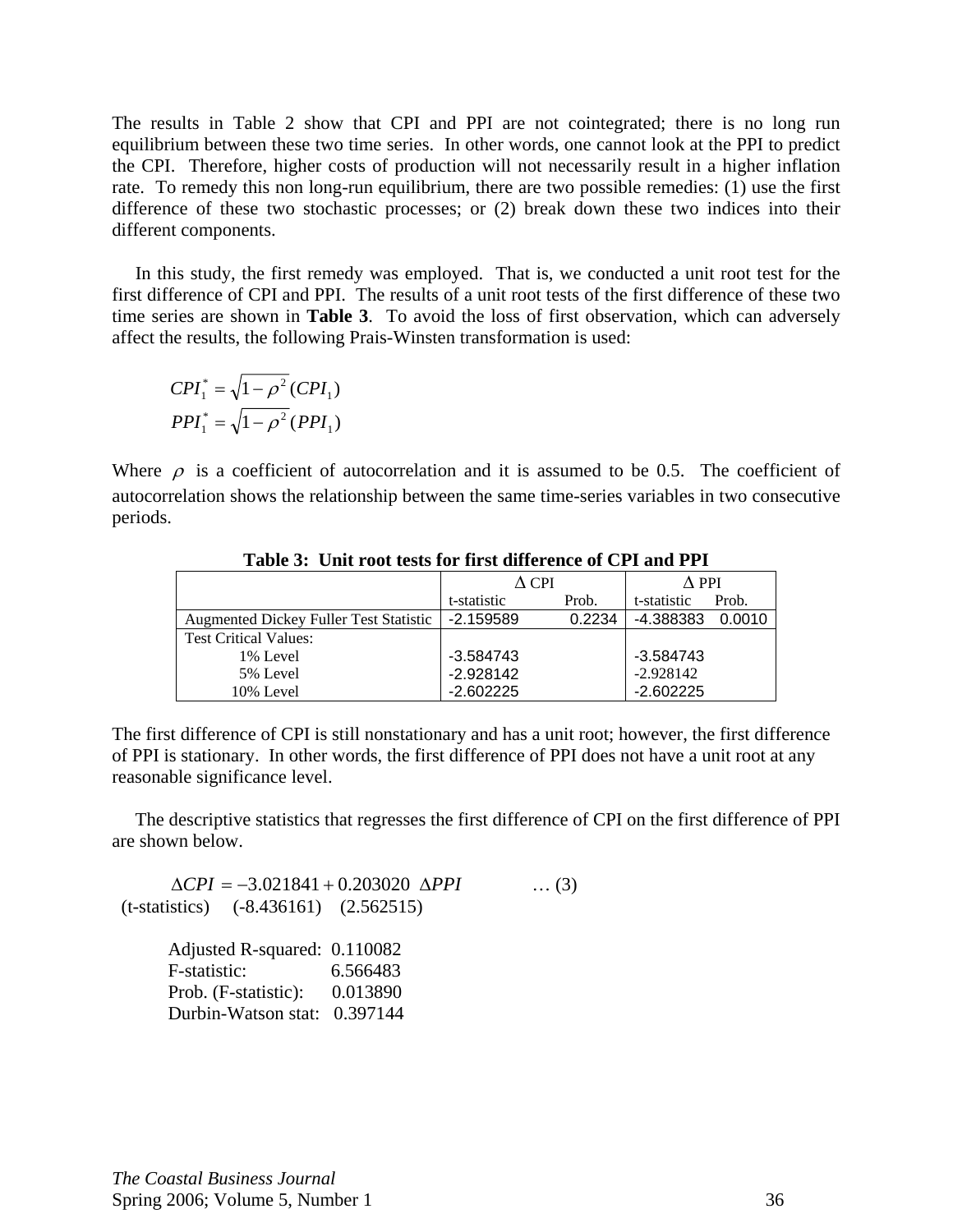The above results show that this estimated model (equation 3) does not suffer from the problem of spurious regression. Thus, it is possible to use changes in PPI to predict changes in CPI. In other words, changes in PPI are good indicators of changes in CPI.

### **POLICY IMPLICATIONS AND CONCLUSION**

 Analyzing the link between the Consumer Price Index (CPI) and the Producer Price Index (PPI) has been a target of many studies. The link is important since it allows policy makers to predict future inflation by using PPI data. Through the analysis provided in this study, policy makers may be better prepared to avoid, or at least mitigate, the negative consequences of inflation. This paper is another effort in this area of research which uses a unit root test and test of cointegration in order to statistically analyze the link between CPI and PPI. Overall, the test results indicate that both CPI and PPI are nonstationary, have unit roots, and regression of CPI on PPI is a spurious one.

 Even though both time series, CPI and PPI, are nonstationary, the authors have employed a cointegration test to see whether there is still long run equilibrium between CPI and PPI. The result of the cointegration test indicates that there is no long run equilibrium between these two time series. To correct the problem of nonstationary time series, the authors have used the first difference of both CPI and PPI and concluded that regression of the first difference of CPI on first difference of PPI does not suffer from the problem of spurious regression. This finding can help policy makers to rely more on the link between CPI and PPI and use changes in PPI to predict changes in CPI. In other words, it can be concluded that the combined regression-timeseries-model, if used with proper care, can be an effective forecasting tool.

#### **REFERENCES**

- Boughton, James M., and William H. Branson. 1991. Commodity Prices as a Leading Indictor of Inflation, in Kajal Lahiri and Geoffrey H. More, eds., Leading Economic Indicator: New Approaches and Forecasting Records. Cambridge: Cambridge University Press.
- Enders, Walter. 2004. Applied Econometric Time Series. John Wiley & Sons, Inc., New York, NY, USA, second edition.
- Emery, K. M., and Chang, C.P. 1996. "Do Wages Help Predict Inflation?" Federal Reserve Bank of Dallas Economic Review, First Quarter: 2-9.
- Feder, Barnaby J. 1994. "Inflation Concerns Rise with Commodity Prices." The New York Times, June 22: C1 and C15.
- Garner, C. Alan. 1989. "Commodity Prices Target or Information Variable?" Journal of Money, Credit, and Banking, November : 508-514.
- Gordon, R. J. 1988. "The Role of Wages in the inflation Process." American Economic Review 78, No. 2: 276-283.
- Granger, CWJ, and Newbold, P. 1986. "Forecasting Economic Time Series." Academic Press, Harcourt Brace Jovanovich, New York, NY, USA, second edition.
- Green, W. H. 2005. Econometri Analysis. Fifth Edition, Pearson Education, Inc., Printed in India by Baba Barkha Nath Printers.